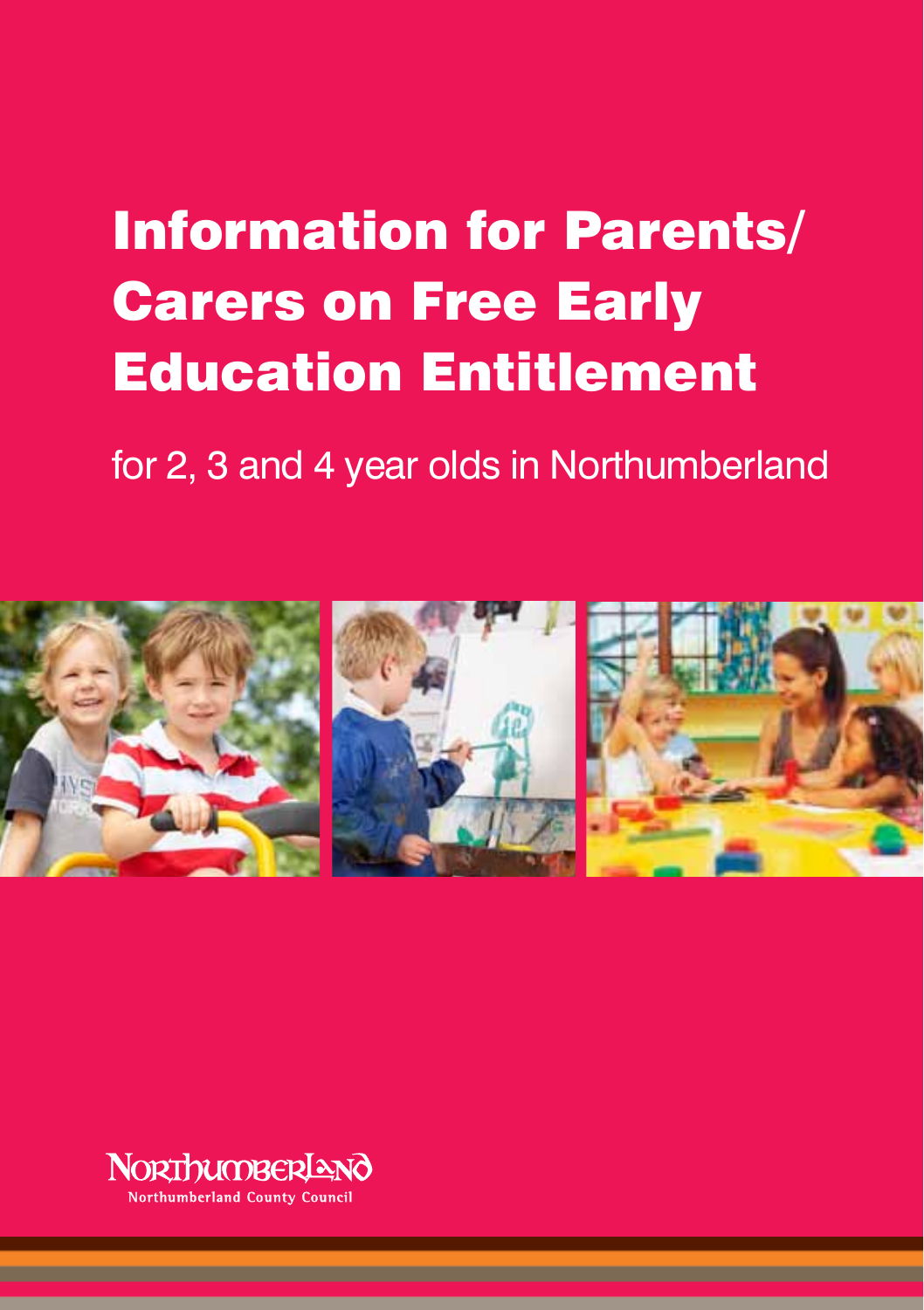## Introduction

Research suggests that consistent high quality early years care and education can have long lasting positive benefits on a child's overall social, physical and cognitive development. Children's experience in the earliest years can lay firm foundations for their future. As a result, the government wants all children to have access to high quality early years education; helping to support their development and prepare them for school.

It is extremely important that parents/carers feel confident in the quality of provision they choose. This guide has therefore been designed to help you make an informed choice about your child's early education entitlement, to explain the funding process for eligible 2, 3 and 4 year olds and what to expect in Northumberland.

#### What is free early education entitlement for 2 year olds?

Qualifying parents/carers who meet a range of criteria are entitled to free high quality early education for 15 hours per week (570 hours per year) taken over no fewer than 38 weeks.

Parents/carers can take up as much or as little of their entitlement as they wish.

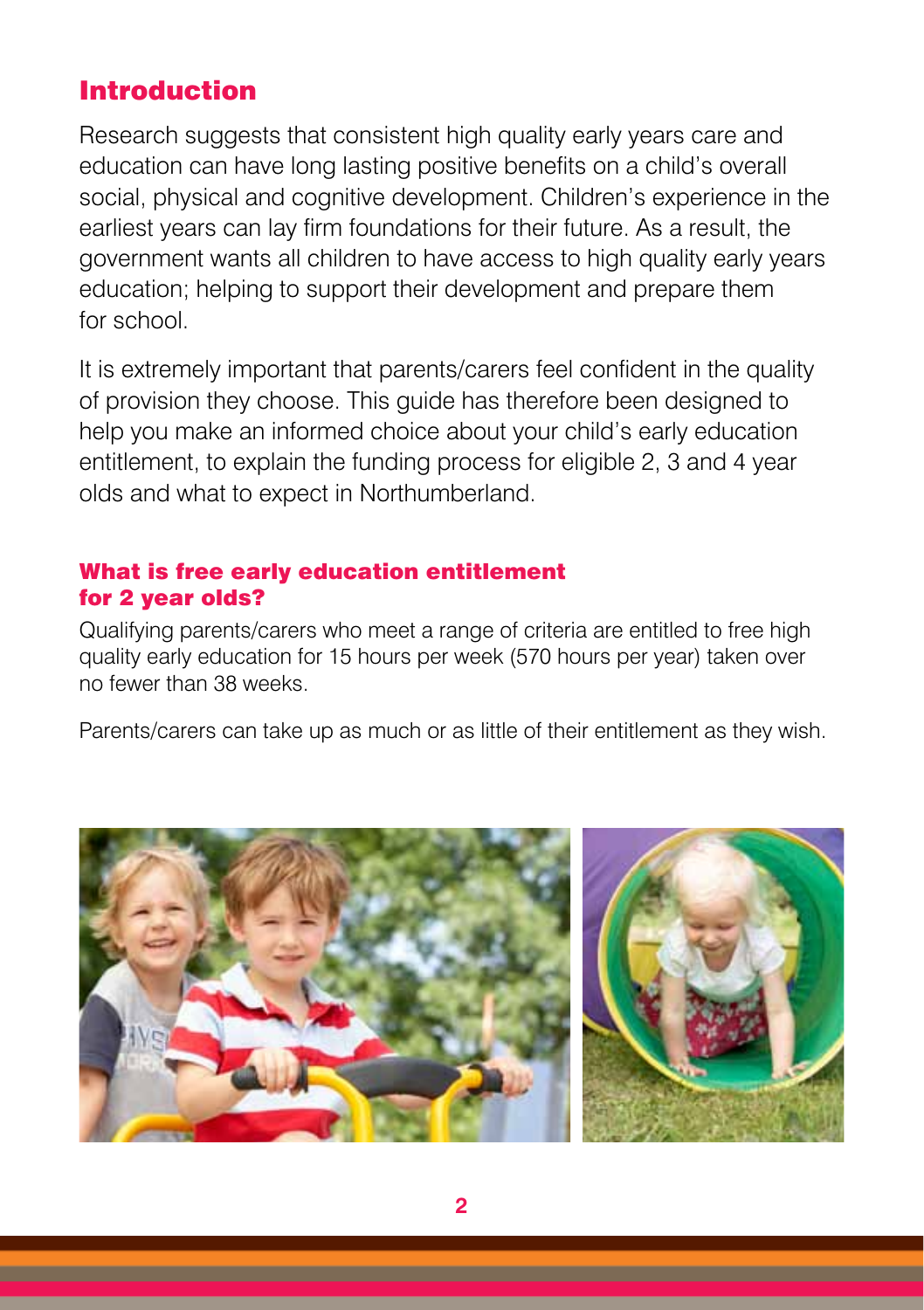#### What criteria do I need to meet?

2 year olds in England are eligible for free early education if you are in receipt of one of the following:

- Child Tax Credit (but not Working Tax Credit) and have an annual income not over £16,190
- Working Tax credits and have annual gross earnings of no more than £16,190 per year;
- Income Support
- Income-based Jobseeker's Allowance (JSA)
- Income-related Employment and Support Allowance (ESA)
- The Immigration and Asylum Act 1999
- Guaranteed element of State Pension Credit

Children will also be eligible if any of the following apply:

- They have a current Statement of SEN or an Education, Health and Care plan;
- They attract Disability Living Allowance;
- They are looked after by a Local Authority;
- They have left care through special guardianship or an adoption or residence order.

#### What is free early education entitlement for 3 and 4 year olds?

In England ALL 3 and 4 year olds are entitled to free high quality early education 15 hours per week (570 hours per year) taken over no fewer than 38 weeks. (irrespective of income). Children become eligible the term after their 3 birthday. Until they either start reception class in a maintained nursery school or reach compulsory school age, which is the term after their 5th birthday.

## How can I apply for a place for my child?

Visit www.northumberland.gov.uk/freechildcare for further advice.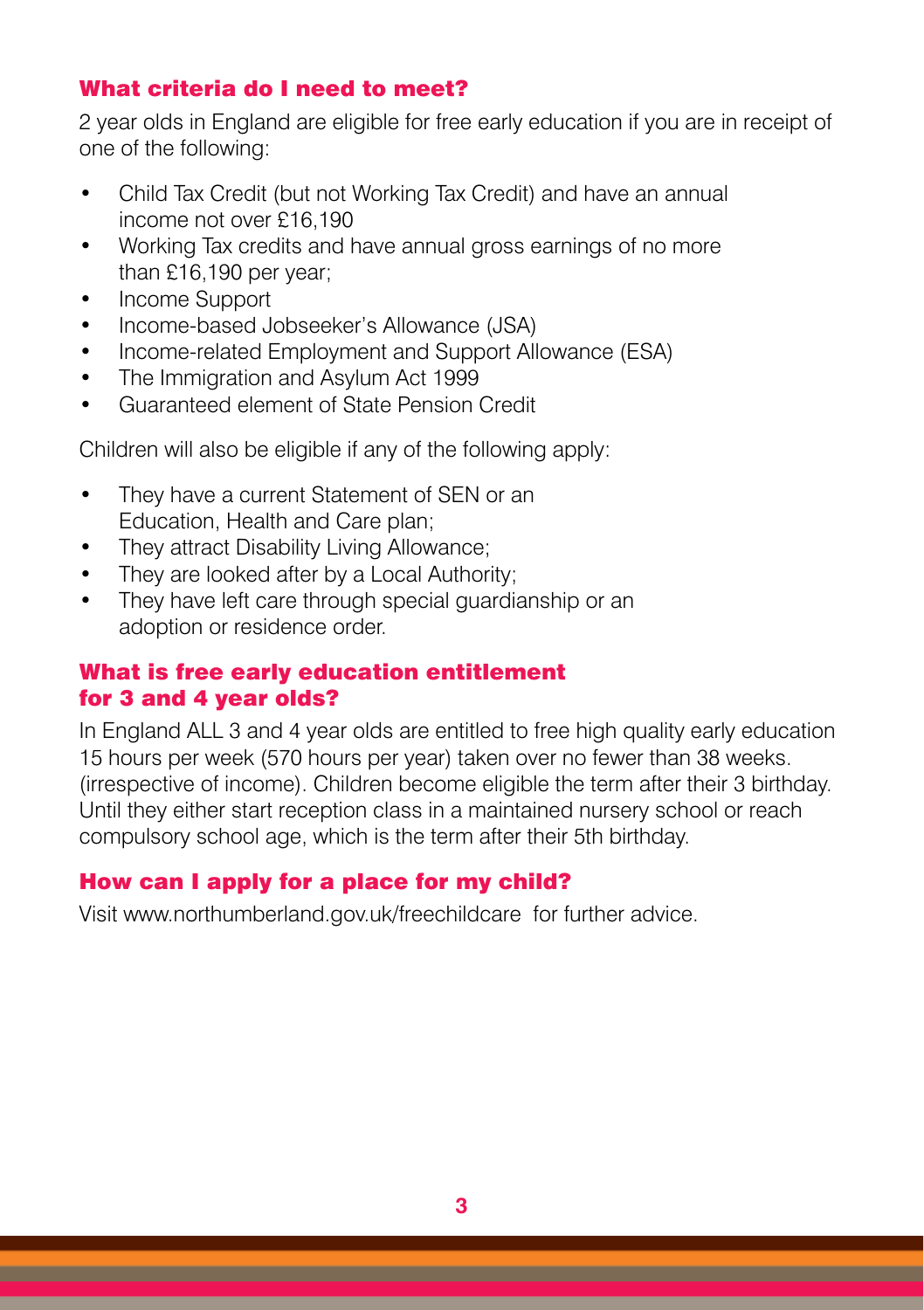#### What is Early Years Pupil Premium?

Nurseries, schools, childminders and other childcare providers have been able to claim extra funding to enhance their provison for 3 and 4 year olds through the Early Years Pupil Premium to support children's development, learning and care.

The Early Years Pupil Premium provides an extra 53 pence per hour for three and four year old children whose parents are eligible. This means an extra £302 a year for each child taking up the full 570 hours funded entitlement to early education. This additional money could make a significant difference to childcare providers.

The extra funding can be used in any way a childcare provider chooses to improve the quality of the early years education provided. This could include for example:

- additional training for our staff on early language
- investing in partnership working with colleagues in the area to further expertise
- supporting staff in working on specialised areas such as speech and language.

It is well documented that high quality early education can influence how well a child does at both primary and secondary school so childcare providers want to make the most of this additional funding. You may be aware if you have older children that a pupil premium has been available for school age children and it has proved to have given a real boost to the children receiving the funding. Childcare providers want to do the same for early years children entitled to this funding.

## Is my child eligible for the Early Years Pupil Premium?

Your child may be eligible for the EYPP if you receive any of these benefits:

- Income Support
- Income-based Jobseeker's Allowance
- Income-related Employment & Support Allowance
- • Universal Credit
- Support from NASS (National Asylum Support Service) under part 6 of the Immigration and Asylum Act 1999
- The quarantee element of State Pension Credit
- Child Tax Credit (provided that you are not also entitled to Working Tax Credit and have an annual gross income of no more than £16,190\*)
- Working Tax Credit run-on \*current figure at the time of printing.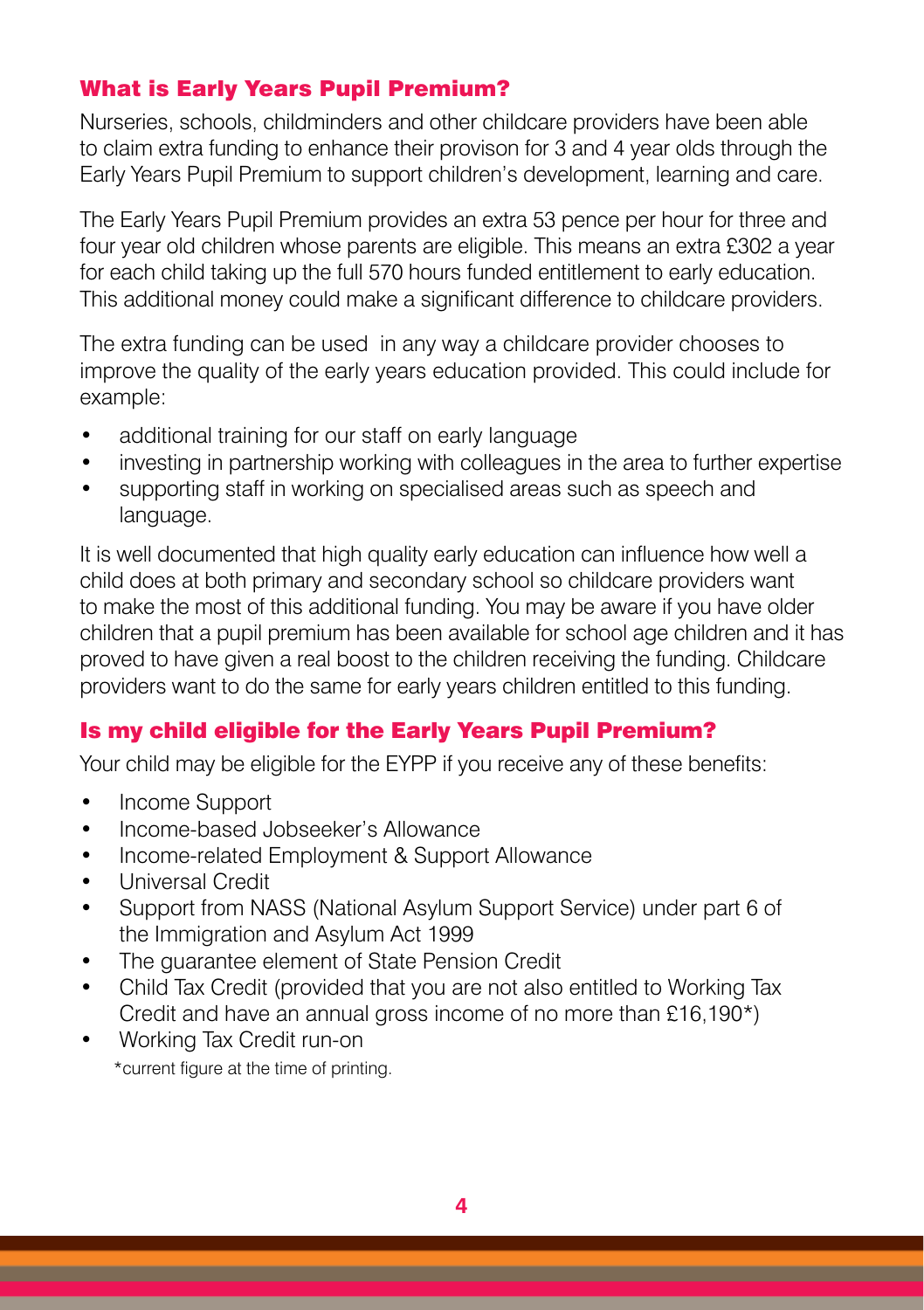Early Years providers may also be able to get extra funding if your child:

- Has been looked after by the local authority for at least one day
- Has been adopted from care
- Has left care through a special guardianship

If you have any questions or would like your childcare provider to access this funding please speak to your chosen childcare provider. Any information you share will be completely confidential. This will not affect any benefits you receive.

### What is the 30 hours extended entitlement for 3 and 4 year olds?

Qualifying parents/carers who meet a range of criteria are entitled to free high quality early education for 30 hours per week (1140 hours per year) taken over no fewer than 38 weeks.

Parents/carers can take up as much or as little of their entitlement as they wish.

#### What criteria do I need to meet?

The extended free childcare entitlement will be available to parents/carers of three and four year olds from September 2017 where:

Both parents are working (or sole parent in a lone parent family) & **each** parent/carer earns on average:

- a weekly minimum equivalent to 16 hours at national minimum wage (NMW) (for under 25 yr olds) or national living wage (NLW) (if over 25 yrs old), and
- less than £100,000 per year
- **Or**
- Both parents are employed but one or both parents is temporarily away from the workplace on parental, maternity, paternity or adoption leave or statutory sick pay, or
- One parent is employed & the other parent has substantial caring responsibilities based on specific benefits received for caring, or
- One parent is employed & one parent is disabled or incapacitated based on receipt of specific benefits.

#### **Please note**

You do not need to work 16 hours per week, but your earnings must equal at least 16 hours work at minimum wage / national living wage. This equates to a minimum income requirement for a parent/carer over the age of 25 of £120.00 a week, or for 21-24 year olds of £112.80 a week.

A parent/carer will be eligible if they expect (on average) to earn this amount over the coming three months:

**5**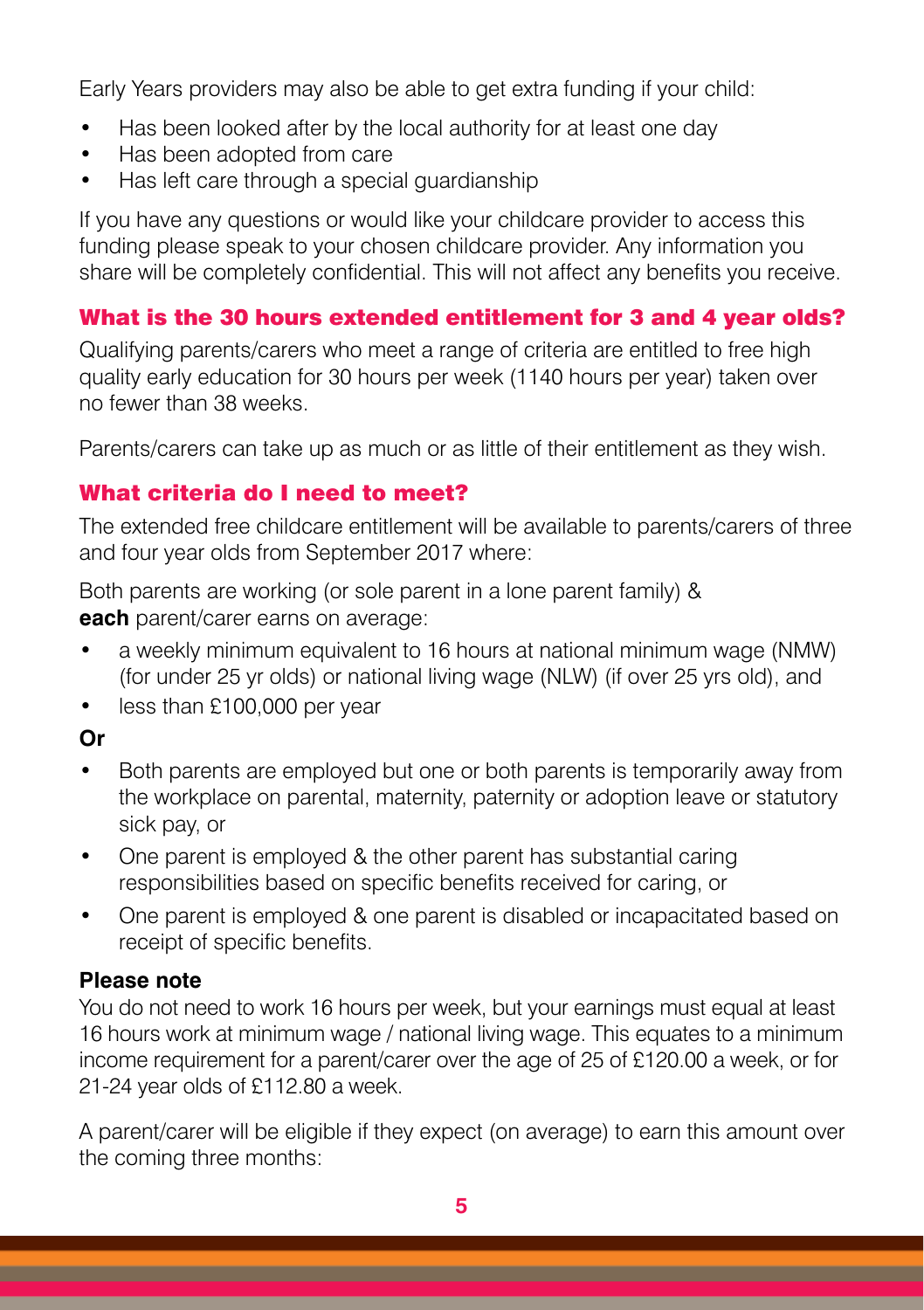For example, for a parent/carer who is on a zero-hours contract, they will qualify if on average they work two weeks out of every three, and when they are working they get 25 hours of work at the minimum wage.

'Parent' means a person who has parental responsibility for the child. In cases where a parent has remarried or is living with a partner, the step-parent or partner must also meet the earning threshold.

Foster carers are only eligible for the extended entitlement for their own children (if they meet the criteria); they are not eligible for children that they foster.

#### How can I apply for a place?

Visit www.northumberland.gov.uk/freechildcare for further advice.

For further information, on the range of quality educational provision available in Northumberland or how to access a providers OfSTED report please contact Northumberland Families Information Service (FIS).

**freephone 0800 023 4440 or telephone: 01670 624889 or email: fis@northumberland.gov.uk. Website: http://fis.northumberland.gov.uk**

## Eligibility dates

All funding starts from the term following a child's 2nd and 3rd birthday, eligibility dates are as follows:

| Children born in the period | Eligible from the start of the<br>Term on/following |
|-----------------------------|-----------------------------------------------------|
| 1st April – 31st August     | 1st September                                       |
| 1st Sept - 31st December    | 1st January                                         |
| 1st January – 31st March    | 1st April                                           |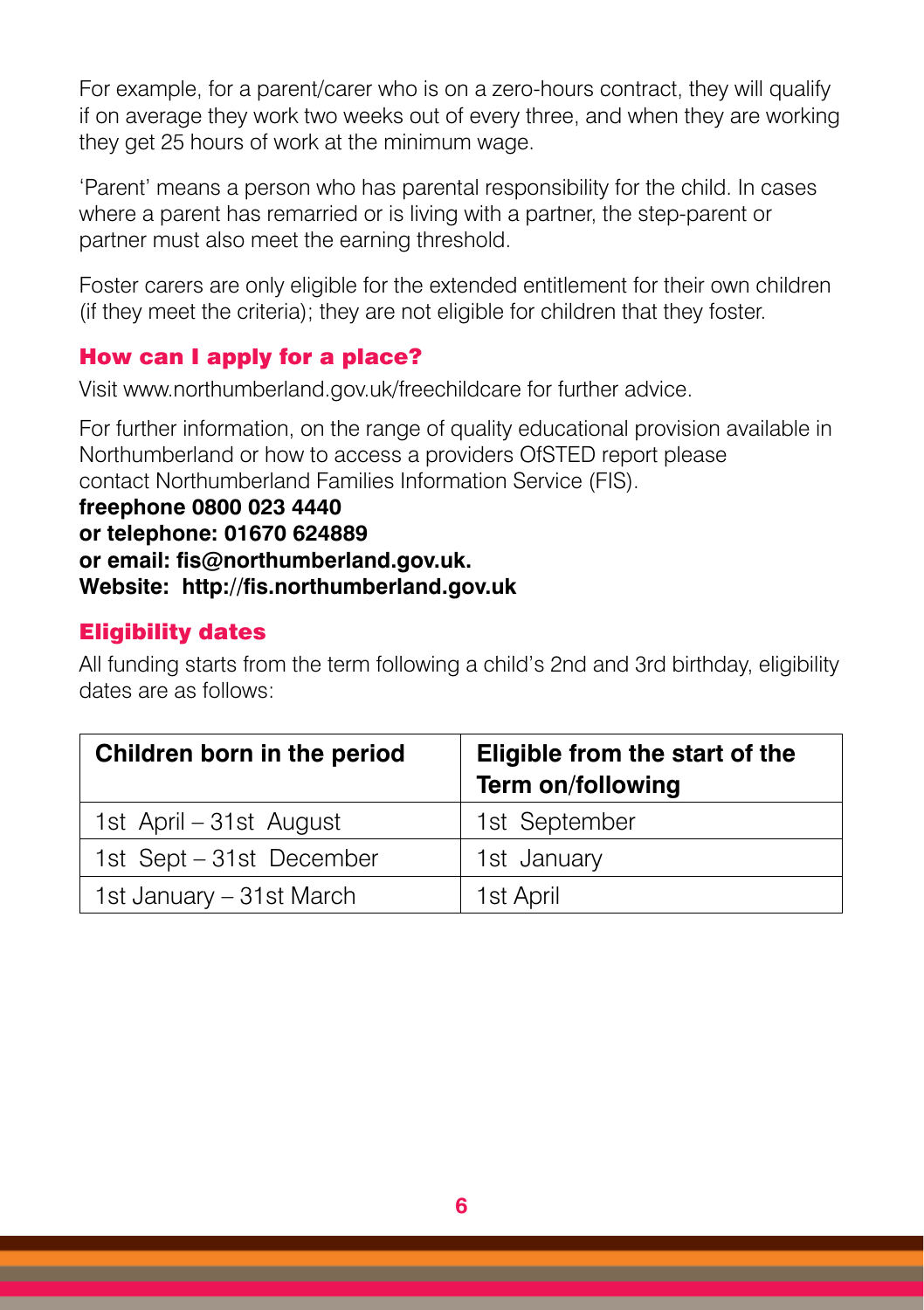#### Where can I take my child's free early education entitlement?

Free early education can be delivered by a range of providers as long as they deliver the Early Years Foundation Stage (EYFS) in full and are listed as an approved provider by the Local Authority. The EYFS is a statutory framework which sets the standards that all early years providers must meet up to the age of 5 years old. Providers delivering the EYFS are regulated and inspected by OfSTED for the quality of their early year's provision.

Such providers can include:

- **Nursery Schools**
- Nurseries on school sites
- Nursery classes in schools and academies
- Nursery based in a Children's Centre
- Day Nurseries
- Playgroups and Pre-schools
- **Childminders**

You can obtain a copy of an OfSTED inspection report from either the provider themselves, OfSTED or Northumberland Families Information Service (FIS).

## How can I take my child's free early education entitlement?

Where reasonably practicable, children are able to take up their full entitlement to early education at times that best support their learning, and at times which fit with the needs of parents/carers. Providers delivering the free early education entitlement can offer the following flexible packages within the set limits below:

- No session longer than 10 hours
- Not before 6am or after 8pm
- Maximum of 2 sites in a single day.

Once you have decided on the provider of your choice and happy with the quality of provision they offer you need to let the provider know:

- that you would like to claim your free 30 hours entitlement
- how many hours of entitlement each week that you would like to take up
- whether your child is attending another early years provision
- whether you would like the funding to be split and the number of hours you are claiming\*
- any other services that you require in addition to your free entitlement

\*Funding can be split between more than one provider (maximum 2 sites per day)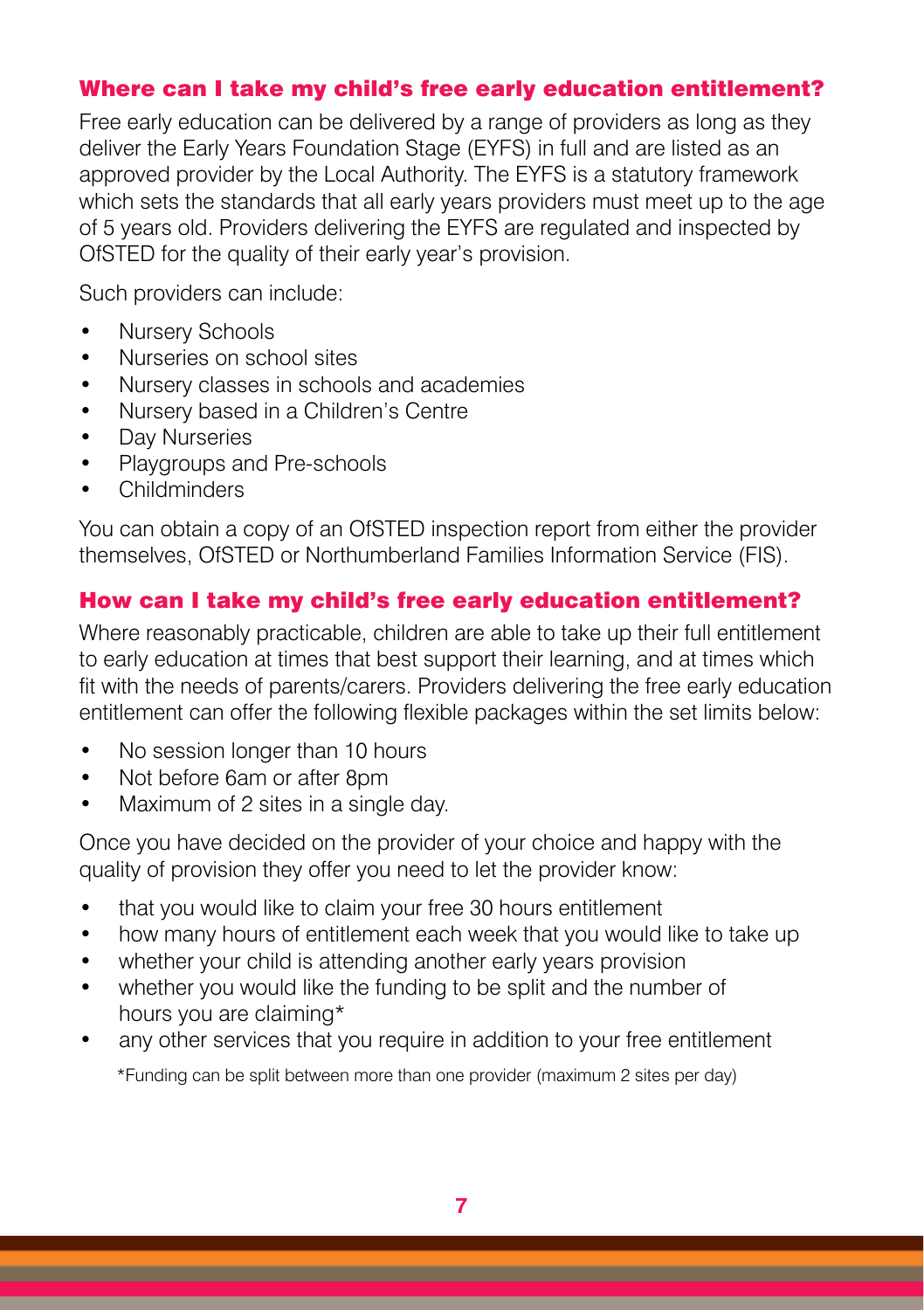#### Can I take my child's free entitlement during school holidays?

Yes, some providers may offer a 'stretched entitlement' which allows parents/carers to take up patterns of hours which stretch their child's entitlement by taking fewer hours per week over more weeks in the year up to a maximum of 570/1140 hours in total. Each provider is different and not all providers delivering the free education entitlement are able to offer a stretched entitlement. Parents can access a proportion of their entitlement at an alternative provider during school holidays.

#### Will I have to pay for anything?

Your child's entitlement is FREE. Providers must not charge for the free entitlement or any top up fees, for example registration fees, or uniform.

Charging parents/carers a deposit, administration or registration fee is also not permitted, nor is charging parents/carers in advance of the provider receiving funding from the Local Authority for your child's place.

#### Additional services

Providers can offer additional services; however, they must ensure that parents/carers are clearly made aware of any additional service charges that apply prior to taking up their free place.

If parents/carers take more than their free 15 or 30 hours over 38 weeks then providers can charge for these additional hours.

Parents/carers should be clearly billed so they can easily understand:

- the free entitlement hours taken up and
- any additional hours or services chargeable

Providers must offer parents/carers a choice of providing a packed lunch for their child, where the provider offers and charges for lunch. A place should **not**  be offered on the grounds that you have to pay for any additional hours or services.

Maintained nursery schools should provide Free School Meals for children who attend early years provision both before and after lunch and whose parents/carers are in receipt of specified benefits.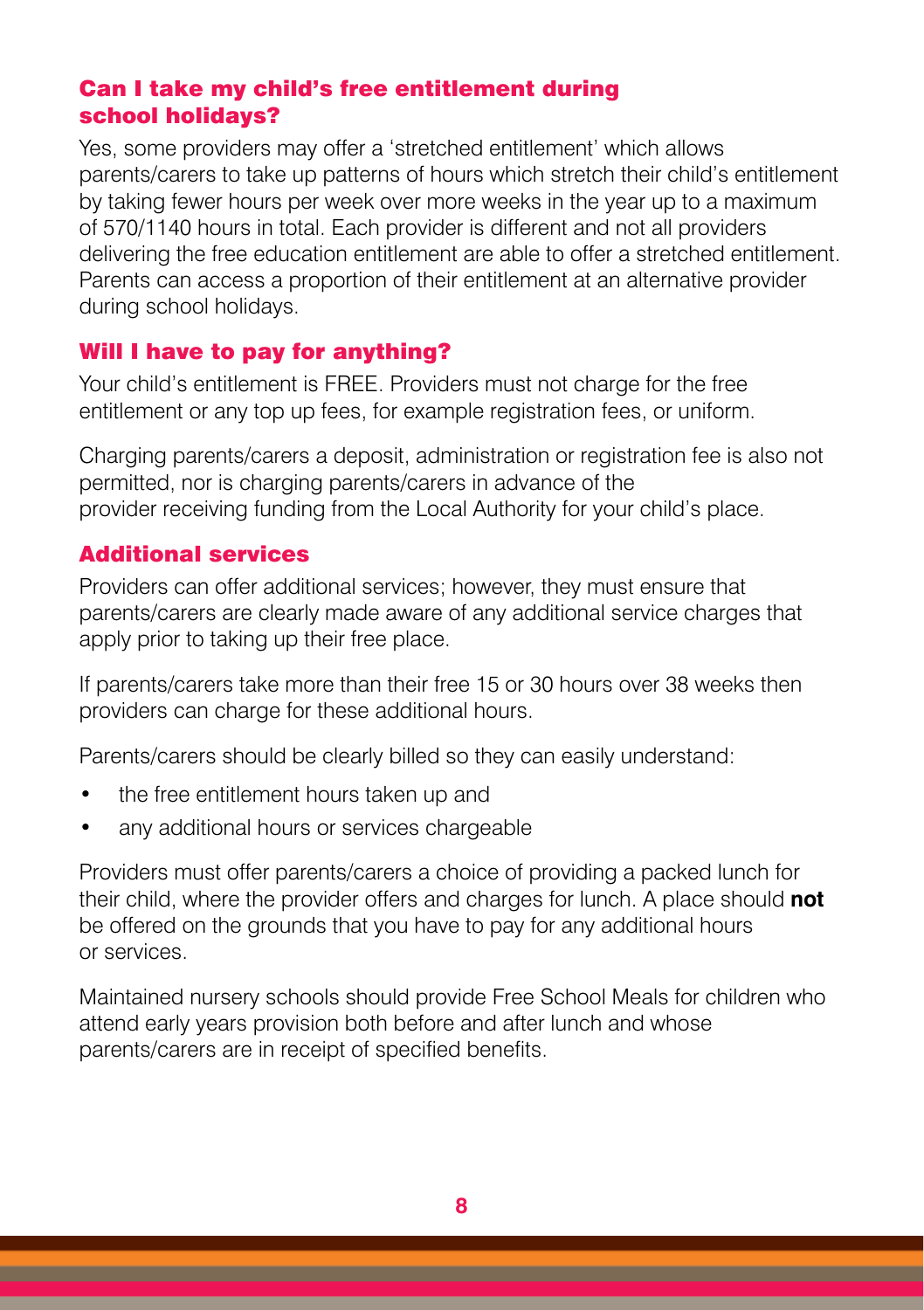#### What if a provider offers a staggered intake/induction period?

Where providers offer a staggered intake/induction period they should ask for written parental agreement in advance of the start of the term before depriving a child of part of their free education entitlement. In cases where parents/carers agree to a staggered intake, but would be financially disadvantaged by having to pay for childcare, the provider must reimburse the parent for those childcare costs. Parents/carers should inform the provider of the costs incurred during the period of time they should have been receiving their entitlement.

#### As a Northumberland resident can I take my entitlement at a provider in another Local Authority?

The 3 & 4 year old entitlement can be taken in any Local Authority. Your chosen provider will be able to give you further details on how/if the funding for 2 year olds can be claimed in their Local Authority.

#### What if I have just moved to England and my child is not a British Citizen, will my child be eligible for the free early education entitlement?

2, 3 and 4 year old children moving to England from another country can access a place on the same basis as any other child in the Local Authority area, provided they meet the relevant eligibility criteria for their age.

#### When will my child go into a reception class?

In accordance with the School Admissions Code, parents/carers would normally take up a full time place for their child in a maintained school reception class in the September following their child's 4th birthday. Parents/carers can retain the right to defer their child's entry to reception school until the term after their 5th birthday; (Please contact the School Admisions team about deferring entry) these children will continue to be able to access their free entitlement at their chosen provision, until compulsory school age. Please refer to the School Admissions First and Primary Handbook for further information and contact details.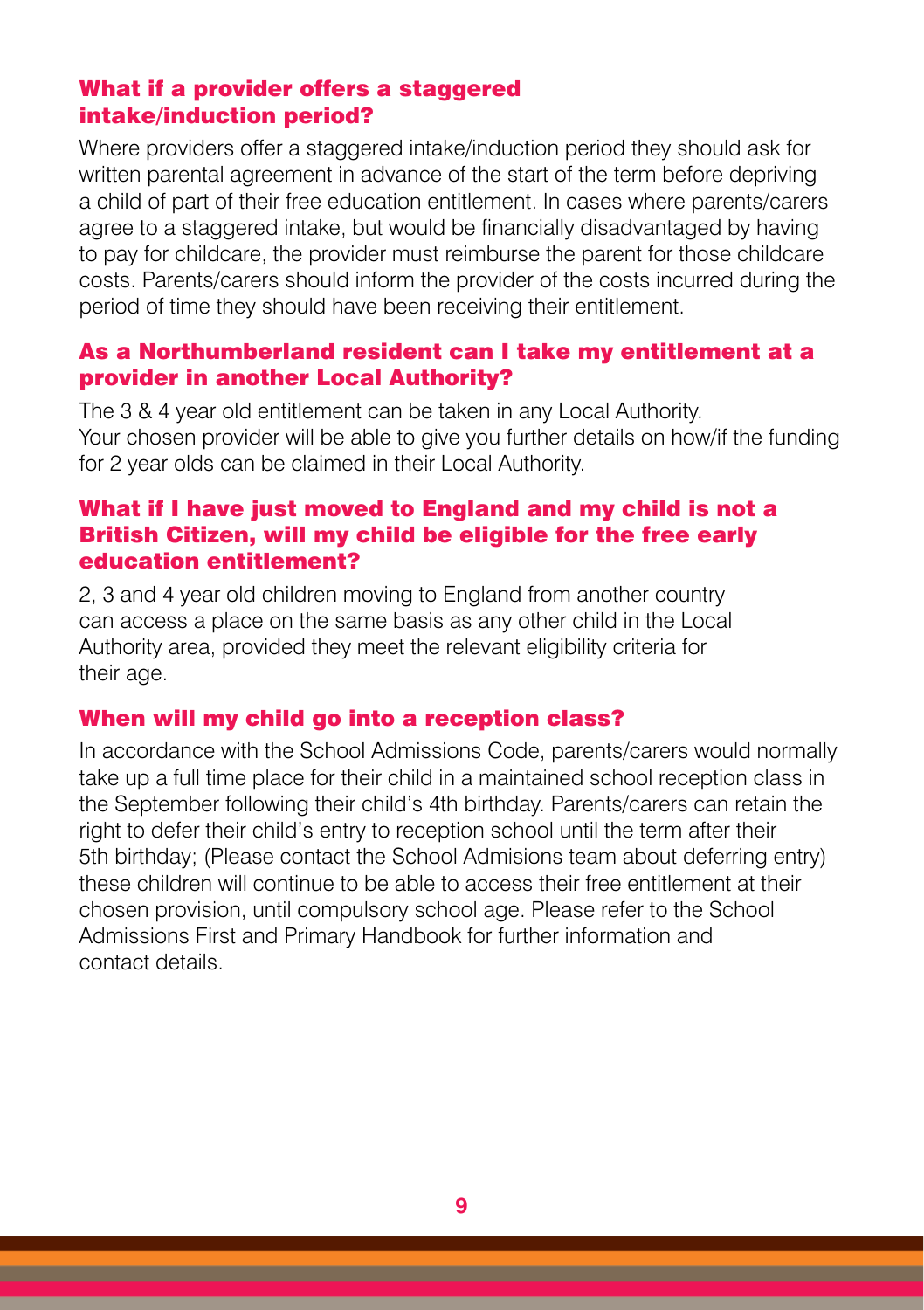#### Special educational needs

Providers have a responsibility to ensure all children have full access to the EYFS. They must offer support for children accessing their provision with a disability or identified special educational need. To ensure the needs of your child is fully met, we encourage you to discuss your child's needs or any initial concerns with your provider.

#### What should I do if I have a concern regarding my child's free entitlement?

A parent/carer with a concern regarding the free entitlement, or the provider's pricing policy in relation to the free entitlement; should initially raise their concern with the provider. The provider should then investigate the concern according to their complaints policy. If the parent/carer feels that the concern has not been resolved according to the terms of the free entitlement then the parent/carer can inform the Local Authority of their concerns in writing. The Local Authority will investigate the complaint and if the provider is not acting in line with Northumberland Local Code of Practice for 2, 3 and 4 year olds then they will be asked to take the appropriate action to comply.

Parents/carers remaining dissatisfied may wish to lodge an appeal with the Local Authority via FIS on 0800 023 4440 or 01670 624889.

In the event that a parent/carer is not satisfied with the way in which their appeal has been conducted or believes that the Local Authority has acted unreasonably, they may make a complaint to the Local Authority Ombudsman. An appellant may wish to put forward their case in person. The hearing will be as informal as possible.

For information on dispute resolution, please contact

**Eve Sinclair, Early Years Team, Wellbeing and Community Health Services, County Hall, Morpeth, NE61 2EF. Telephone: 01670 622726. Email: eve.sinclair@northumberland.gov.uk.**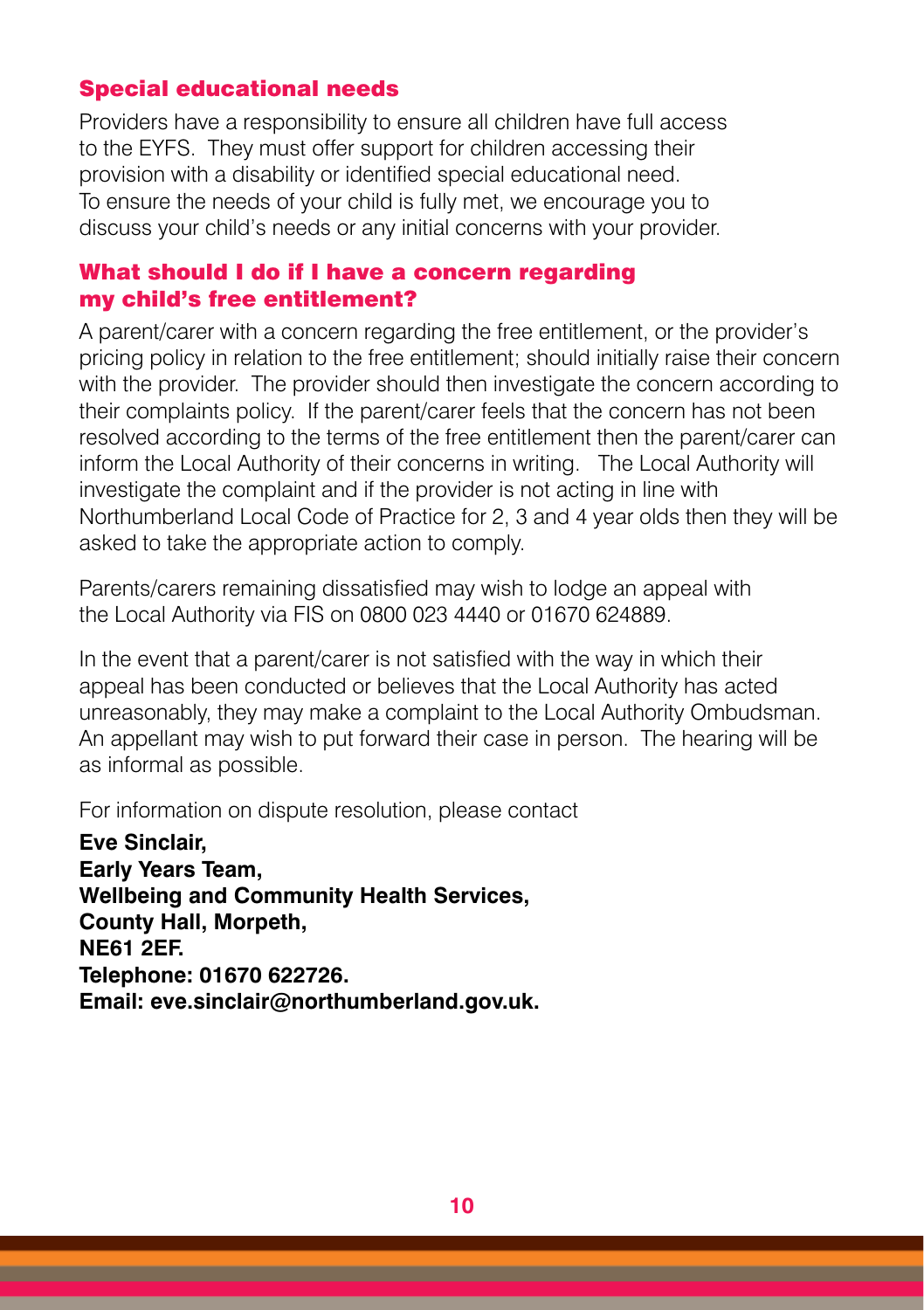#### What should I do if I have a concern about the quality of a provider?

Whilst many parents/carers are happy with the quality of provision their child receives, the quality of early years provision does vary. If you have any concerns regarding the quality of care your child receives, it is recommended that you raise these with your provider in the first instance. In most cases problems are often dealt with and resolved quickly when handled informally.

However, if you are not happy with the response or feel that your concern was not brought to a satisfactory conclusion, you can address your concern formally in writing to the relevant manager in charge; this can be done following the individual providers complaints procedure.

You can complain direct to OfSTED who have some powers to investigate, although OfSTED will not usually consider a complaint if you have not followed the provider or Local Authority's complaints procedure.

If you wish to refer your concerns to OfSTED (0300 123 1231) and require further advice on the procedure please contact Northumberland FIS on

**freephone 0800 023 4440 or telephone: 01670 624889 or email: fis@northumberland.gov.uk. Website: http://fis.northumberland.gov.uk**